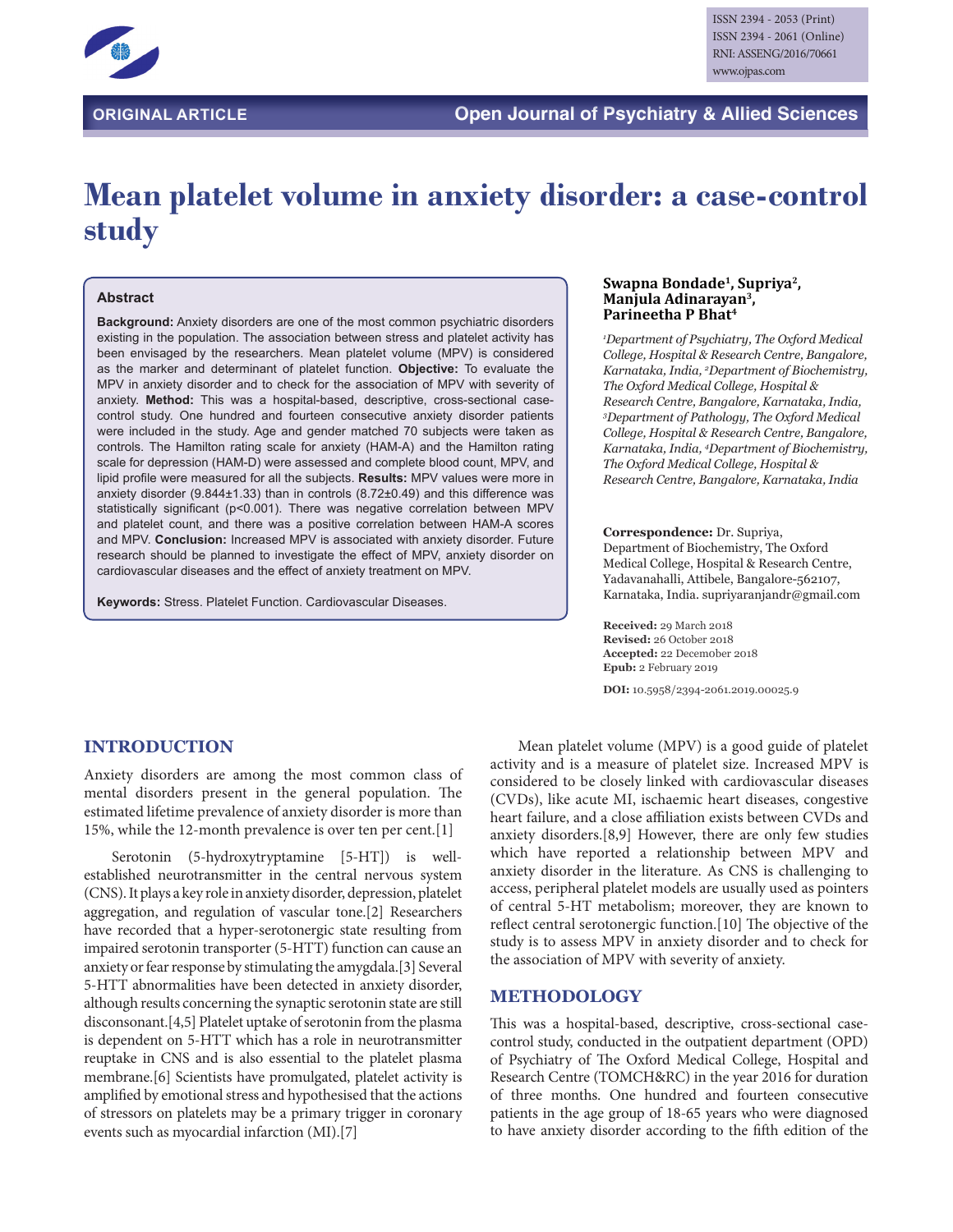Diagnostic and Statistical Manual of Mental Disorders (DSM-5) criteria were included in the study. Age and gender matched 70 subjects who were hospital employees or relatives of the patients and did not have any psychiatric disease were taken as controls. Subjects who had seizure disorders, mental retardation, other psychiatric disorders, hypertension, hypercholesterolaemia, acute or chronic physical illnesses, pregnancy, or a history of any drug use during the last month, smoking and alcohol use were excluded from the study. Written informed consent was taken from the cases and controls. They were administered a semi-structured proforma to collect sociodemographic details, height, body weight; the Hamilton rating scale for anxiety (HAM-A) and the Hamilton rating scale for depression (HAM-D) were assessed by the psychiatrist in OPD. Complete blood count (CBC), MPV, and lipid profile were measured and recorded for each subject. The study was approved by the institutional ethics committee of TOMCH&RC.

## **Measurements**

#### *Hamilton rating scale for anxiety (HAM-A)*

HAM-A is one of the instruments frequently used to evaluate anxiety. It is a screening tool for anxiety symptoms with 14 items. Each item is rated on a zero to four scale. Patients who had the score above 14 have the risk for anxiety. Score above 14 is considered as clinical anxiety present. Score below 14 no anxiety, 14-17 mild anxiety, 18-24 moderate anxiety, and 25-30 severe anxiety.[11]

#### *Hamilton depression rating scale (HAM-D)*

HAM-D has 21 items and is an observer rated screening tool. Ratings are made on the basis of clinical interview. Scores of seven and below is considered as normal, eight to 13 as mild depression,14-18 as moderate depression, 19-22 as severe depression, and 23 and above as very severe depression.[12]

#### *Complete blood count and biochemical analysis*

Five ml of blood was obtained from medial cubital vein by venepuncture avoiding haemolysis. Following a 12-hour fasting period, from each subject, blood samples were drawn. The first two ml venous blood was collected in sterile BD vacutainer tube with 5.4 mg of K2 ethylene diaminetetraacetic acid (EDTA) from BD Franklin Lakes NJ USA. CBC, including MPV, were determined using Sysmex XP-100: A1489 haematology analyser (Sysmex, India). In order to measure MPV reliably and to minimise the potential influence of anticoagulant (EDTA), blood samples were analysed within 60 minutes after venepuncture. MPV and platelet count were measured for all subjects. The reference range for MPV was between 6.9-10.8 fL. Remaining three ml of blood samples was collected in gel vacutainer. Samples were centrifuged after 30 minutes at 3000 rpm for ten minutes. All the analysis was carried on serum samples. Serum cholesterol was measured by CHOD-PAP method,[13,14] triglycerides by GPO-PAP method, high-density lipoproteins (HDL) by phosphotungstic acid method, and low-density lipoprotein (LDL) cholesterol (LDL-C), very-low-density lipoprotein (VLDL) cholesterol (VLDL-C) were calculated by using Friedwald's equations.[15] All the blood samples were analysed at the same laboratory.

## **Statistical analysis**

The data was analysed using SPSS for Windows version 16.0 software (SPSS Icn Chicago, IL, USA). Data were tested for normal distribution using Kolmogorov-Smirnov test. Results obtained were analysed using descriptive and inferential statistical methods. Chi-square test was used for categorical data and student t-test, analysis of variance (ANOVA) was used for continuous data. Logistic regression was used to identify the relationship between anxiety disorder and MPV. Pearson's correlation was used to know the association of MPV, platelet count, and anxiety scores.

## **RESULTS**

There was no statistical difference in the sociodemographic details and body mass index (BMI) of the cases and the controls (Table 1). Among the 114 cases of anxiety disorder, 58% were generalized anxiety disorder (GAD), 26% were panic disorder (PD), and 16% were social anxiety disorder (SAD). HAM-A and HAM-D mean scores were higher in cases than controls and this difference was statistically significant (Table 2). There was no statistically significant difference in the lipid profiles and haemoglobin levels between the groups. MPV was more in anxiety disorder  $(9.844\pm1.33)$  than in controls  $(8.72\pm0.49)$ and this difference was statistically significant  $(p<0.001)$ (Table 2). When we compared MPV within the group, the value in SAD  $(10.98\pm1.42)$  was more than GAD  $(9.345\pm1.5)$ and PD (9.2±0.86), and this difference was statistically significant (p<0.05) (Table 3). When we compared MPV and platelet count with different grading of anxiety according to

| <b>Variables</b>         | Cases           | <b>Controls</b>  | <b>Statistical</b>       |
|--------------------------|-----------------|------------------|--------------------------|
|                          | $n = 114$       | $n=70$           | analysis                 |
| Age (years)              | $35.1 \pm 9.28$ | 35.03±6.98       | $t = 0.026$              |
|                          |                 |                  | p=0.489                  |
| Gender                   |                 |                  |                          |
| Male                     | 51              | 20               | $x^2 = 4.78$             |
| Female                   | 63              | 50               | $p=0.28$                 |
| Marital status           |                 |                  |                          |
| Married                  | 96              | 52               | $x^2 = 2.71$             |
| Unmarried                | 18              | 18               | p=0.99                   |
| Education                |                 |                  |                          |
| <b>Illiterate</b>        | 33              | 14               | $x^2 = 0.063$            |
| <b>Illiterate</b>        | 81              | 56               | p=0.80                   |
| Living arrangement       |                 |                  |                          |
| Joint                    | 21              | 10               | $x^2 = 0.53$             |
| Nuclear                  | 93              | 60               | p=0.467                  |
| Socioeconomic status     |                 |                  |                          |
| Upper                    | 9               | 12               | $x^2 = 3.68$             |
| Middle                   | 48              | 26               | $p=0.15$                 |
| Lower                    | 57              | 32               |                          |
| Body mass<br>Index (BMI) | 23.21±4.86      | $21.94 \pm 3.04$ | $t = 1.3251$<br>p=0.1894 |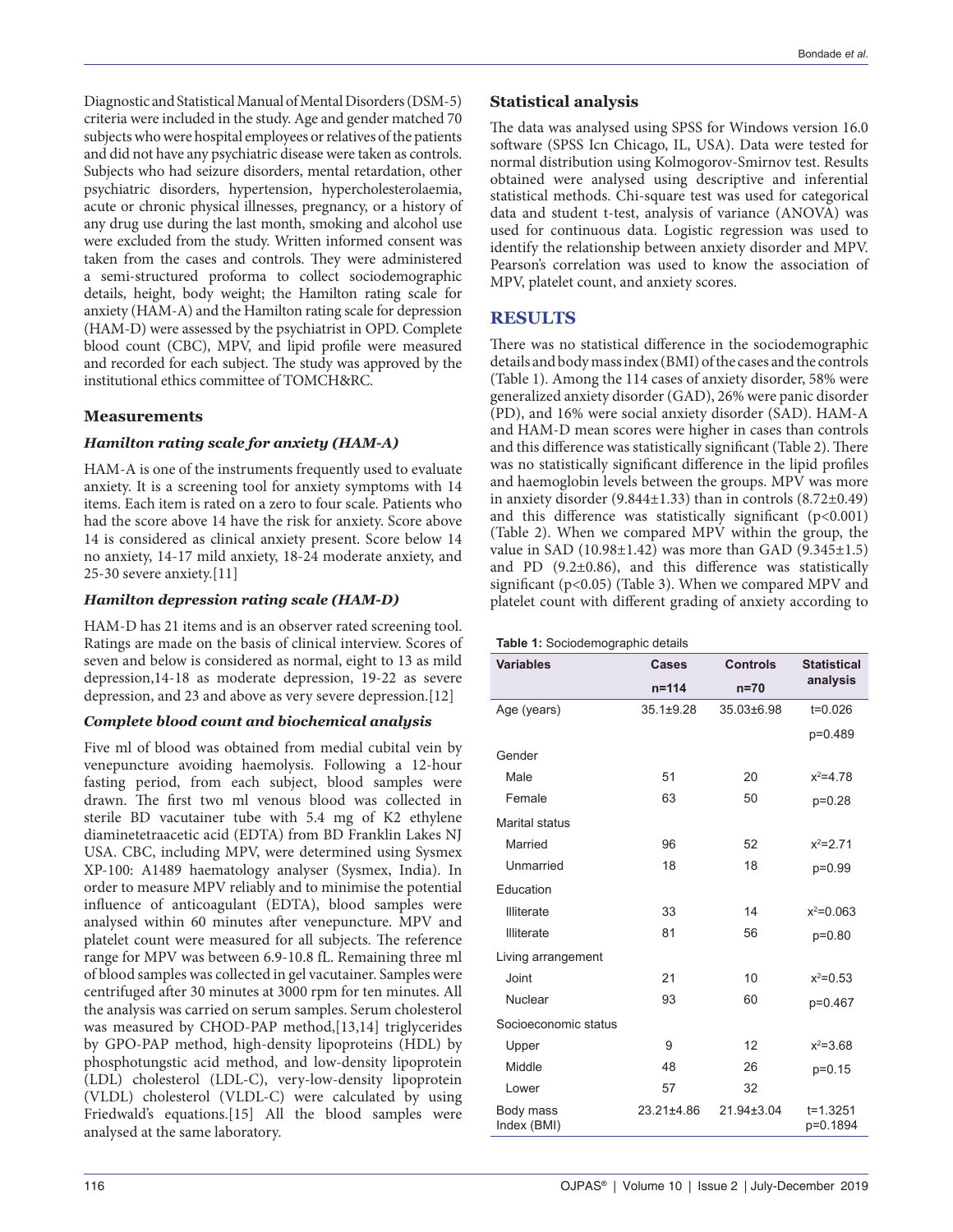|  | <b>Table 2: HAM-A, HAM-D, and biochemical variables in cases and controls</b> |
|--|-------------------------------------------------------------------------------|
|  |                                                                               |

| <b>Variables</b>                     | Cases n=114      | Controls n=70   | <b>Statistical analysis</b> |
|--------------------------------------|------------------|-----------------|-----------------------------|
| HAM-A                                | $21.5 + 4.1$     | 11.54±2.52      | t=12.36967                  |
|                                      |                  |                 | p<0.001*                    |
| HAM-D                                | 16.57±6.02       | $6.14 \pm 2.81$ | t=9.34996                   |
|                                      |                  |                 | p<0.001*                    |
| MPV(fL)                              | $9.844 \pm 1.33$ | $8.72 \pm 0.49$ | $t = -4.65894$              |
|                                      |                  |                 | p<0.001*                    |
| Platelet count (10 <sup>3</sup> /µl) | 312±50.89        | 321±71.055      | $t = 0.57$                  |
|                                      |                  |                 | p=0.284                     |
| Haemoglobin (g/dl)                   | $12.37 \pm 1.12$ | 12.54±1.34      | t=0.60117                   |
|                                      |                  |                 | p=0.2747                    |
| Lipid profile                        |                  |                 |                             |
| <b>Total cholesterol</b>             | 186.157±30.18    | 183.216±31.29   | $t = 0.4086$                |
|                                      |                  |                 | p=0.684                     |
| Triglycerides                        | 168.94±75.59     | 167.75±76.68    | $t = 0.667$                 |
|                                      |                  |                 | p=0.9470                    |
| <b>HDL</b> cholesterol               | 45.34±3.442      | 46.78±3.161     | $t = 1.8567$                |
|                                      |                  |                 | p=0.0675                    |
| LDL cholesterol                      | 104.44±30.52     | 102.17±31.68    | $t = 0.3117$                |
|                                      |                  |                 | p=0.7561                    |
| <b>VLDL</b> cholesterol              | 33.75±14.52      | 33.61±15.641    | t=0.0397                    |
|                                      |                  |                 | p=0.9685                    |

\*statistically significant, HAM‑A=Hamilton rating scale for anxiety, HAM‑D=Hamilton depression rating scale, MPV=mean platelet volume, HDL=high‑density lipoproteins, LDL=low-density lipoprotein, VLDL=very-low-density lipoprotein

|  |  |  |  |  | Table 3: MPV in anxiety disorder |
|--|--|--|--|--|----------------------------------|
|--|--|--|--|--|----------------------------------|

| <b>Variable</b> | <b>GAD</b><br>$N = 66$ | <b>PD</b><br>$N = 30$ | <b>SAD</b><br>$N = 18$ | <b>Statistical</b><br>analysis |  |
|-----------------|------------------------|-----------------------|------------------------|--------------------------------|--|
| MPV(fL)         | $9.345 \pm 1.5$        | $9.2 \pm 0.86$        | 10.98±1.42             | $F = 3.94$                     |  |
|                 |                        |                       |                        | p=0.028*                       |  |
|                 |                        |                       |                        |                                |  |

\*statistically significant, MPV=mean platelet volume, GAD=generalized anxiety disorder, PD=panic disorder, SAD=social anxiety disorder

HAM-A in cases, there was no statistical difference in MPV and platelet count (Table 4). There was no statistical difference in MPV values between male (10.11±1.57) and female  $(9.76\pm1.27)$  cases (Table 5). There was negative correlation between MPV and platelet count (r value was -0.057) and there was a positive correlation between HAM-A scores and MPV (r value was +0.235) (Table 6). The odds of anxiety disorder was greater (odds ratio [OR]=4.123, p<0.001, confidence interval [CI]=2.472-6.876) with increasing MPV.

## **DISCUSSION**

Platelets express 5-HT2A receptors and 5-HTT identical to those present in the brain; so, it has been used in psychiatry as a peripheral model of serotonergic system.[16] It has been observed that platelet size, measured as MPV, correlates with platelets reactivity.[17] Three criteria have been speculated as determinants of platelet volume: age dependent course that can alter platelet size in circulation, diversity and maturity of bone marrow megakaryocyte population, and peripheral size-related sequestration of platelets.[18] There is affirmation that to a great extent MPV is determined during the time of megakaryocyte fragmentation into platelets.[19]

In the aetiology of mortality in CVDs, depression and anxiety disorders are one of the important factors.[20] Increased anxiety levels have been associated with higher risk for stroke independent of other risk factors.[21] It has been suggested that platelet activity is influenced by emotional stress and that coronary events such as MI may be provoked by these stressors.[7] In one study, it was observed that the presence of anxiety symptoms is associated with higher platelet reactivity in stable CVD patients and authors have also suggested that anxiety may be a better predictor of platelet reactivity than depression in patients with CVD.[22]

In the present study, we found increased MPV levels in patients with anxiety disorder compared to controls. Similar finding was found by Kokacya *et al*.[23] where they observed increased MPV values in PD patients compared to controls. It is known that patients with anxiety, depression, or disruptive behaviour disorder have increased catecholamine levels, sympathetic activity, and cortisol secretion.[24] In a study, it was found that increased sympathetic activity can cause higher MPV values.[25] With support of these reports, some researchers have hypothesised that the sympathoadrenal activation may provoke platelets via 2-adrenoreceptor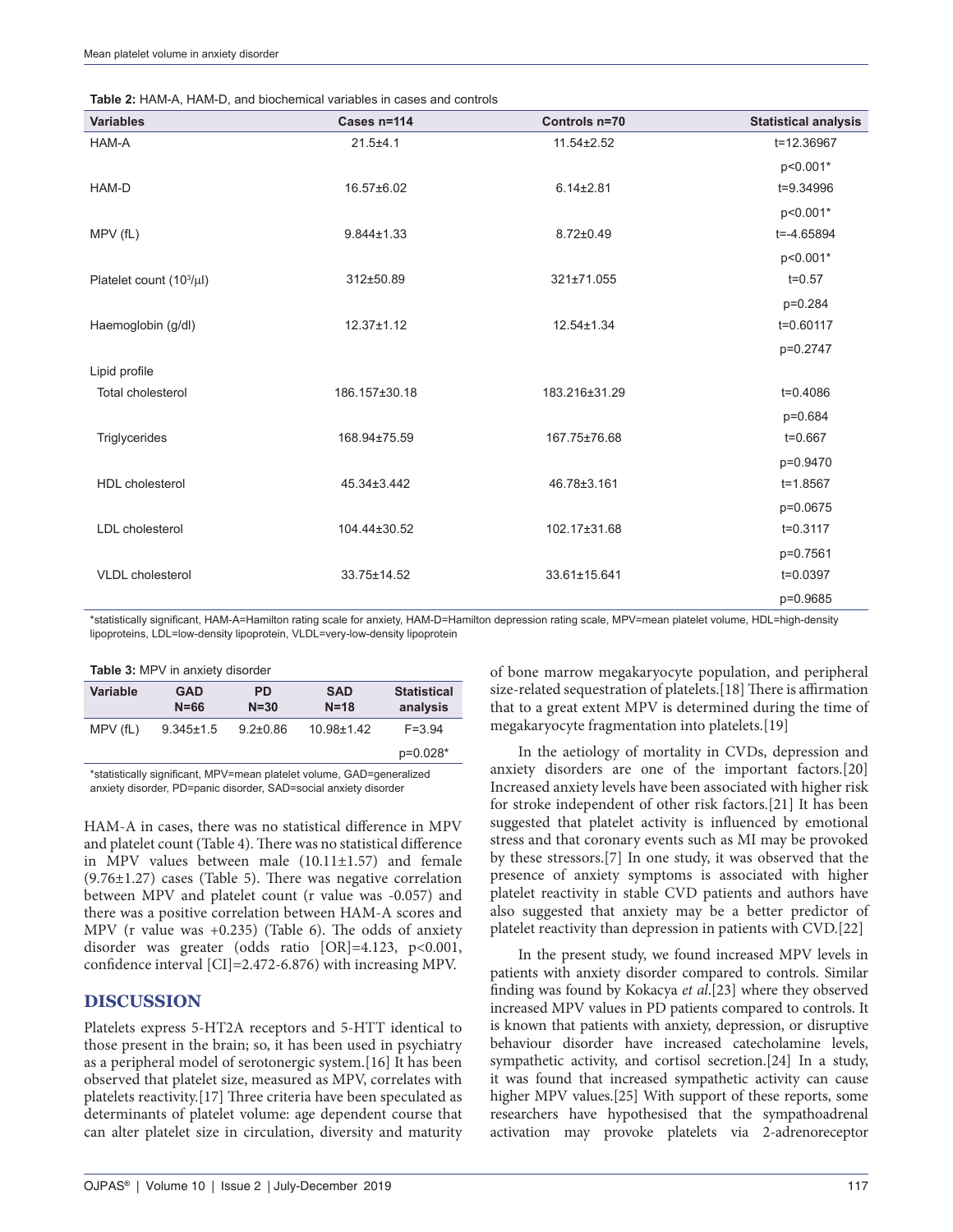**Table 4:** MPV, platelet count, and grading of HAM-A

| <b>Variables</b>             | <b>HAM-A mild</b> | <b>HAM-A moderate</b> | <b>HAM-A severe</b> | <b>Statistical analysis</b> |
|------------------------------|-------------------|-----------------------|---------------------|-----------------------------|
| MPV (fL)                     | $9.52 \pm 2.15$   | $9.86 \pm 1.32$       | $9.90 \pm 1.08$     | $F=0.442$                   |
|                              |                   |                       |                     | $p=0.644$                   |
| Platelet count $(103/\mu l)$ | 283.8±37.9        | 309.75±66.9           | 322.11±49.32        | $F = 2.462$                 |
|                              |                   |                       |                     | $p=0.090$                   |

MPV=mean platelet volume, HAM-A=Hamilton rating scale for anxiety

**Table 5:** MPV, platelet count, and HAM-A in male and female patients

| <b>Variables</b>             | Male N=51        | Female N=63     | <b>Statistical analysis</b> |
|------------------------------|------------------|-----------------|-----------------------------|
| MPV (fL)                     | $10.11 \pm 1.57$ | $9.16 \pm 1.27$ | $t = 1.316$                 |
|                              |                  |                 | $p=0.266$                   |
| Platelet count $(103/\mu l)$ | 328.10±63.78     | 307.46±58.68    | $t = 0.934$                 |
|                              |                  |                 | $p=0.357$                   |
| HAM-A                        | 23.6±4.16        | 20.75±3.37      | $t = 1.95$                  |
|                              |                  |                 | $p=0.058$                   |

MPV=mean platelet volume, HAM-A=Hamilton rating scale for anxiety

**Table 6:** Correlation between MPV and HAM-A scores, platelet count

| MPV (fL) | <b>Pearson correlation</b><br>Significance (2 tailed)<br>$N = 114$ | <b>Platelet</b><br>count $(103/\mu l)$ | <b>HAM-A</b> |
|----------|--------------------------------------------------------------------|----------------------------------------|--------------|
|          |                                                                    | $r=-0.057$                             | $r = 0.235$  |
|          |                                                                    | $p=0.54$                               | $p=0.01$     |

MPV=mean platelet volume, HAM-A=Hamilton rating scale for anxiety

activation, which in turn activate shape change and thereby increases MPV.[26,27] Depressive and anxiety disorders are also connected with endothelial dysfunction, increased inflammatory cytokine levels, and platelet reactivation. Plasma platelets as in CNS has a role in serotonin synthesis, secretion, and reuptake.[28] Multiple changes in platelet parameters were reported in anxiety disorder in a study.[29] Decrease of 5-HTT in [3H]imipramine-binding sites of platelets and an increase in 5-HT2A receptor-binding sites on the surface of platelets were responsible for these changes.[30] Platelets in patients of anxiety disorders have shown abnormalities in 5-HT1A receptor functions and alterations in 5-HTT levels and activity.[31] Decreased platelet activity after treatment with the selective serotonin reuptake inhibitors (SSRIs) in patients with major depression has been observed in some studies.[32,33]

Contrary to our findings, Göğçegöz Gül *et al*.[9] found lower MPV levels in PD patients compared to the control group. The authors postulated that abnormal serotonin metabolism, such as changes in the functional state of serotonin receptors in platelets of PD patients can cause decreased MPV in PD patients. But, they could not give exact reason for the decreased MPV. As a vast number of studies have reported increased MPV in patients with major depression, we believe that increased MPV levels can be expected in anxiety patients.

In the current study, there was a negative correlation between MPV and platelet count. It has been previously

reported that larger platelets have a greater mass, denser granules, and are more active than smaller platelets, enzymatically and metabolically.[34] They have a greater thrombotic potential caused by higher levels of intracellular thromboxane A2 and also express more pro-coagulant surface proteins such as P-selectin and Gp IIb/IIIa.[35] Additionally, larger platelets aggregate more rapidly than smaller platelets. Increase in platelet volume are often associated with decrease in platelet count perhaps as a result of small platelets being consumed in order to maintain a constant platelet functional mass.[26] In our study, we observed positive correlation between MPV and HAM-A score; this shows that as the anxiety score increases the MPV values increases. There is a paucity of literature with regard to this.

Gender related differences in platelet activity have been reported previously.[36] We found that MPV levels of male patients were higher than those of female patients; but, there was no statistically significant difference. Male and female patients had higher MPV than the controls and this difference was statistically significant. These findings may contribute to the independent association of MPV levels with anxiety disorder.

In our study, we observed that MPV was higher compared to controls and when the comparison was made within the group, it was observed that MPV was higher in SAD than GAD and PD, and this difference was statistically significant.

To the best of our knowledge, this is the first study in India to examine the relationship of MPV and anxiety disorder. The other studies done previously have not used scales to measure the severity of the anxiety symptoms and they could not correlate the severity of the disorder and the MPV, and had quoted as the limitation in their studies. Our analysis did not include individuals with conditions such as hypertension, coronary artery disease, diabetes mellitus, malignancy, dyslipidaemia, stroke, drug use, smoking and alcohol abuse which are known to affect platelet activity.